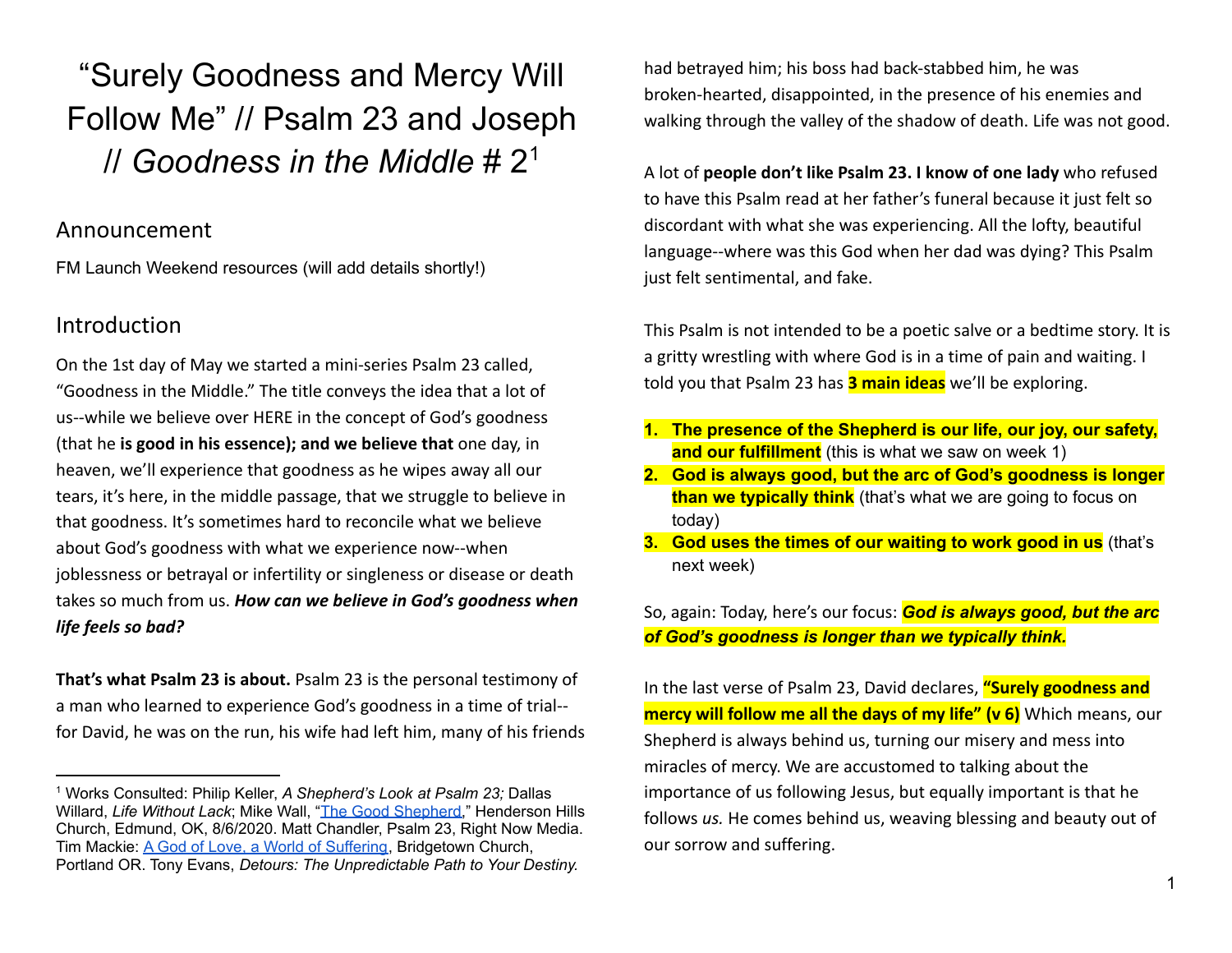The question is, **"How far back there is he?"** Because sometimes you can see goodness and mercy coming from a time of pain: you didn't get the job but that freed you up for a better one; your struggle with cancer gave you a new perspective on life. The infertility taught you humility, and to depend on God, and set you up for the blessing of adoption. I can remember a few times in my life being really frustrated by God, only to look back now and say, "God, thank you for not answering that prayer. That would have been a disaster."

But let's be honest--there are some chapters in life that you look back on years later and still can't see tangible evidences of 'goodness and mercy' in them, and no matter how many angles you look at it from, there seems to be no satisfactory explanation for why some bad thing happened.

And yet--David in this Psalm remains absolutely confident that even in the most painful chapters of his life goodness and mercy are following him.

**So what I want to show you today is that the arc of God's goodness--the time it takes for God's goodness to be manifest--**is often longer than we wished, but it's always there, always at work. In all things. Nothing is outside his control and not one second is wasted.

We're going to remind ourselves of a few truths from Psalm 23, and then we're going to see how a man in the book of Genesis named Joseph experienced them. You may be familiar with the story of Joseph, but have you ever read it through the lens of Psalm 23?

- **Vs. 1, David says, "The Lord is my Shepherd, I shall not want."** David makes the extraordinary claim: **"The Lord is my Shepherd; I lack nothing." I have no needs.<sup>2</sup>** David, of course, had all kinds of what we'd call needs, but in the presence of the Shepherd, he said, "I lack nothing." Is that how you feel?
- **Vs. 2: "He makes me lie down in green pastures."** I explained in our first week that in order for a sheep to lie down in a green pasture, the sheep has to be comfortable. Normally in a green pasture a sheep will eat; so, if a sheep is lying down in a green pasture, that means he is full.
	- Philip Keller, the Shepherd who wrote a reflection on Psalm 23, says that in order for sheep to lie down and rest, they have to be free of 4 things: **Hunger, Fear, Conflict with Other Sheep, and Pests**.
		- **Hunger:** When you're starving, you can't be at rest.
		- **Fear:** When you are afraid, you can't rest. You ever hear some noise in your house and you can't go back to sleep, but you also don't feel like getting up and checking it out, so you just lay there, straining your ears to see if you hear anything else? I do that: I don't want to go down there--that's giving up my tactical advantage. If someone is in there I want them to come through the door so I've got a clear, focused shot at them--to throw my Chinese stars at them and whatnot. But I usually can't go back to sleep, I'm so focused on trying to hear what's happening.
		- **Conflict:** Sheep can't rest when they have conflict with other sheep. One of the things that keeps me up at night is when I feel like someone has wronged me and I'm up late nursing my wound and musing about how I will get them back. Or, reviewing my argument with that person in my head thinking about what I could have said to win it. I told you that when I lose an argument, I always rerun it in my head later and y'all, in the rerun, I ALWAYS find a way to

<sup>&</sup>lt;sup>2</sup> The Hebrew word for "want" (hasser) means "lack."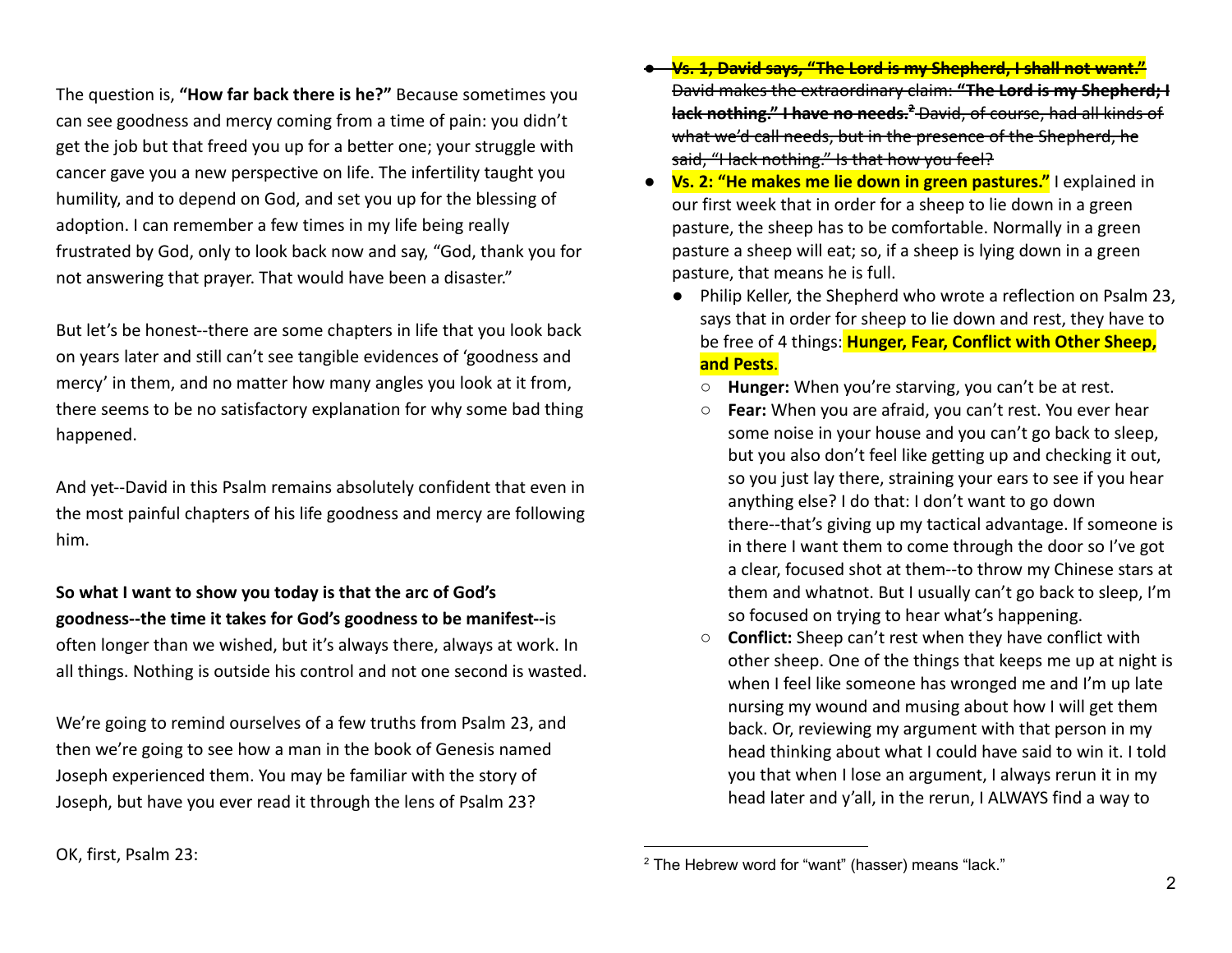win. I've lost lots of arguments in my life, I've never once lost a rerun.)

- **Pests**--Sheep can't rest when they are being bitten by fleas or disturbed by mice or parasites. Think of these as the niggling worries that keep us up. My finances; my kids at school or with friends; the stock market.
- David says, "I've learned to put the weight of all these things on God, and I trust him to provide all that I need for them."
- **This corresponds to vs. 5, "He prepares a table before me in the presence of my enemies."** A table for David represents food, fellowship and security. Even in the presence of his enemies, that's what he experiences with his Shepherd. Have you ever tried to eat when you were nervous or afraid? It's almost impossible. But David says, "Even with my enemies just a few yards away, I commune in peace with my Shepherd because I know even my enemies are under his control--not a hair falls from my head without his knowledge and consent."
- **And so, David says, "My cup overflows!"** For someone walking closely with Jesus, it's not just that THEIR soul is full, their cup overflows with comfort and joy and love so much that even in times of pain and emptiness they can minister to others. Maybe you've known a Christian like this--even in a time of trial, they are still ministering to others out of the overflow of joy and peace in their heart. **I sure have--many right here in this church.**

You're going to see all this play out in the life of Joseph. Genesis 37, if you want to follow along in your Bible, but it might be just as easy for you to stay in Psalm 23 and I'll come back to you in a minute.

# (Joseph)

**Joseph was the son Jacob, who was the son of Isaac, who was the son of Abraham. So, basically, Joseph was Abraham's great-grandson. Joseph was born 11th of Jacob's 12 sons, and of all 12, Joseph was his daddy's favorite**. Whenever **Jacob talked about**

**Joseph**, his face lit up and his eyes sparkled. *Joseph* always got the extra piece of chicken and the last brownie. His brothers saw this, of course, and resented it, but it all came to a head when **Jacob gave Joseph a "coat of many colors."** Technically, it was a **"coat of long sleeves,"** which is what the Hebrew actually says. It was a long, ornate robe that communicated status, worn to show that you didn't do **manual labor** (When I lived in SE Asia, a status symbol for men was to have a long **pinky nail**… it showed you had an office job and didn't do manual labor. Something similar going on here). Typically the older brother **wore this kind of jacket,** showing his seniority, but Jacob gave it to Joseph, one of the youngest. Talk about galling: the rest of the kids got their clothes off the **clearance rack at the Dollar General**, but Joseph was sporting a new Gucci trench-coat.

#### **And then Joseph, who was still just a teenager, started having**

**dreams** about his future greatness**.** In one of them, he and all his brothers were out in the field **sheaving wheat**, when Joseph's sheaf of wheat suddenly grew a lot bigger than everybody else's, and everybody else's sheaves began to bow down to his sheaf. So Joseph **shares this dream with his family one night** over dinner, and says, "Well, guys, I think the interpretation here is obvious: O*ne day all of you will bow down to me. I'll do the commanding and you'll do the submitting."* This, of course, went over like a **barbecue at a Bar-Mitzvah** with his brothers. (I will say, in almost every aspect of life Joseph is a kind of **role model**, but I would not advise you to imitate him here. **If you have a dream** where all your friends bow down to you, **keep that** to yourself. That's a you-and-your-diary story.)

Well, one day **all of Jacob's brothers are out in the mountains** feeding the goats (and, of course, *Joseph* didn't have to go work; he got to stay home and play with this new Pharaoh play-station or whatever), and his dad says to him, "**Joey--hop on that new 4-wheeler I got** you and go check on your brothers." And so Joseph does, and when **he finds them**, they're all grimy and stinky from chasing the goats and here comes **Justin Bieber** with his wavy hair and his coat of many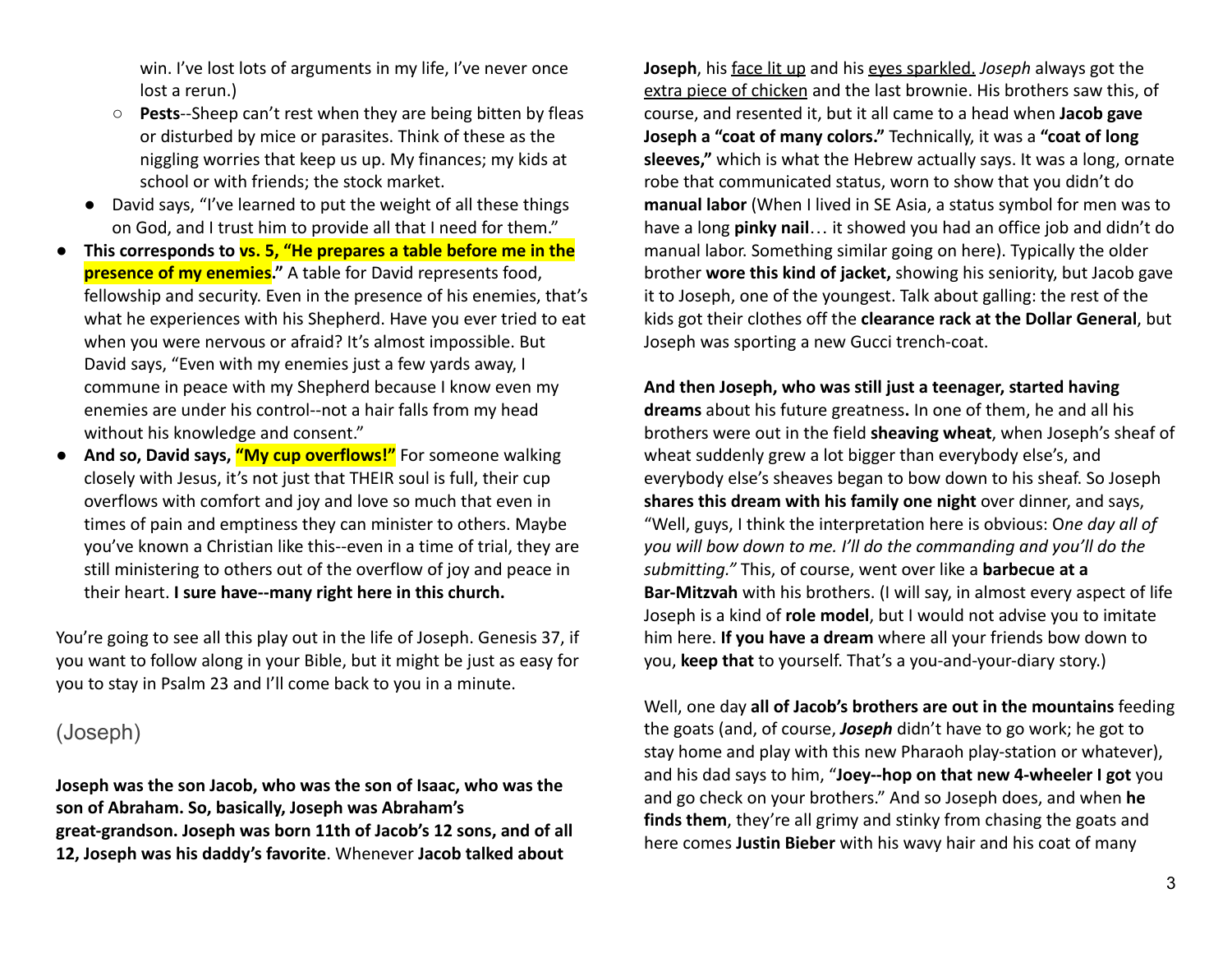colors and he calls out to them, "**Hey, brothers--hey** *OLDER* **brothers. How is everybody**? You guys **still talking about my dream**? *Guess what? I had another one! In this one, I'm the big gerbil and you guys are the little runt gerbils…"* Well, one of **his brothers**, 3 says, "I've had about enough of you." And he grabs him and throws him into a pit and they start **planning out how** they can kill him.

Well, to make a **long story short**, instead of killing him they **decide to sell him into slavery**, and so they sell him to some Ishmaelite traders, and they **take his coat of long sleeves**, tear it and dip it in goat's blood and take it back to their dad and said, "Dad, we found this coat on the road. I guess **Joseph is dead.**"

Meanwhile, back in Egypt, an Egyptian named **Potiphar buys Joseph and puts him into service**. Potiphar happens to be the captain of all of Egypt's armies.

And we encounter a **phrase for the 1st time, a very important phrase in the life of Joseph**: **Gen 39:2:** "The Lord was with Joseph… Now, we might be tempted to say, "Really, God? **How is that?** Sounds like if anything God was not with you. Couldn't God have intervened and kept you out of slavery? You may have been a little annoying, but you didn't deserve this. But Joseph understood that **even in those things, God was with him**, still in control, so he rallied his trust in God and served Potiphar faithfully. Even there, he did his work as unto the Lord and not unto men.

"*And Potiphar saw that the Lord was with him, and that the Lord caused all that he did to succeed in his hands…and so he made him overseer in his house and put him in charge of all that he had."* **(39:5)** This was a **crucial turning point** in the life of Joseph. You see, what if Joseph had said what I would be tempted to say in a moment like that: "God has forsaken me, and if God is not going to take care of me, then I'm going to have to"-- and then Joseph had taken matters into

his own hands? Well, the **story would have turned out very differently**. But Joseph believed that even in slavery and in Potiphar's house his Shepherd was close by, and he continued to serve him and feast on his presence, even in Potiphar's house.

**So, like the story says, Potiphar saw that** God was with him and so elevated Joseph to be in charge of everything in his house. You see, when a man's ways please the Lord, he makes even his enemies to be at peace with him, and when God's favor is on you, it's hard even for the pagans to deny it.

**ENTER Potiphar's wife.** Potiphar's wife decides that Joseph is a handsome man, a lean tall hunk of Hebrew kabob. (The writer of Genesis, by the way, says that Joseph was **handsome in both "form" and "appearance**"--which is a Hebrew way of saying he had a cute face and a jacked body.)

**So one day when Mr. Potiphar was out doing military stuff, Mrs. Potiphar** comes in doing her "walk like an Egyptian" routine and **propositions** Joseph. The only thing the story records her saying is, "Lie with me." **(39:7)** which has to be the **most blunt pick-up line** ever. Literally, in Hebrew, it is, **"Sex,** *now***!"** Which she proceeds to repeat over and over again. It's the only words she says in this whole story.

Well, Joseph won't do it, because a) it is **against the laws of God** and b) it would be a **betrayal of his master Potiphar**. When he resists, Mrs. Potiphar grabs his coat and says, "Sex now!" . And Joseph tries to pull away from her, but as he does, his coat rips off in her hand. She, of course, feels scorned and humiliated, so later when Potiphar gets home, she says, "Joseph tried to rape me, and as I was trying to force him off of me his coat ripped in my hands."

Tragically for Joseph, Potipah believes his sex-predator wife and throws Joseph into prison. And there we see the phrase again. **Gen**

<sup>3</sup> Judah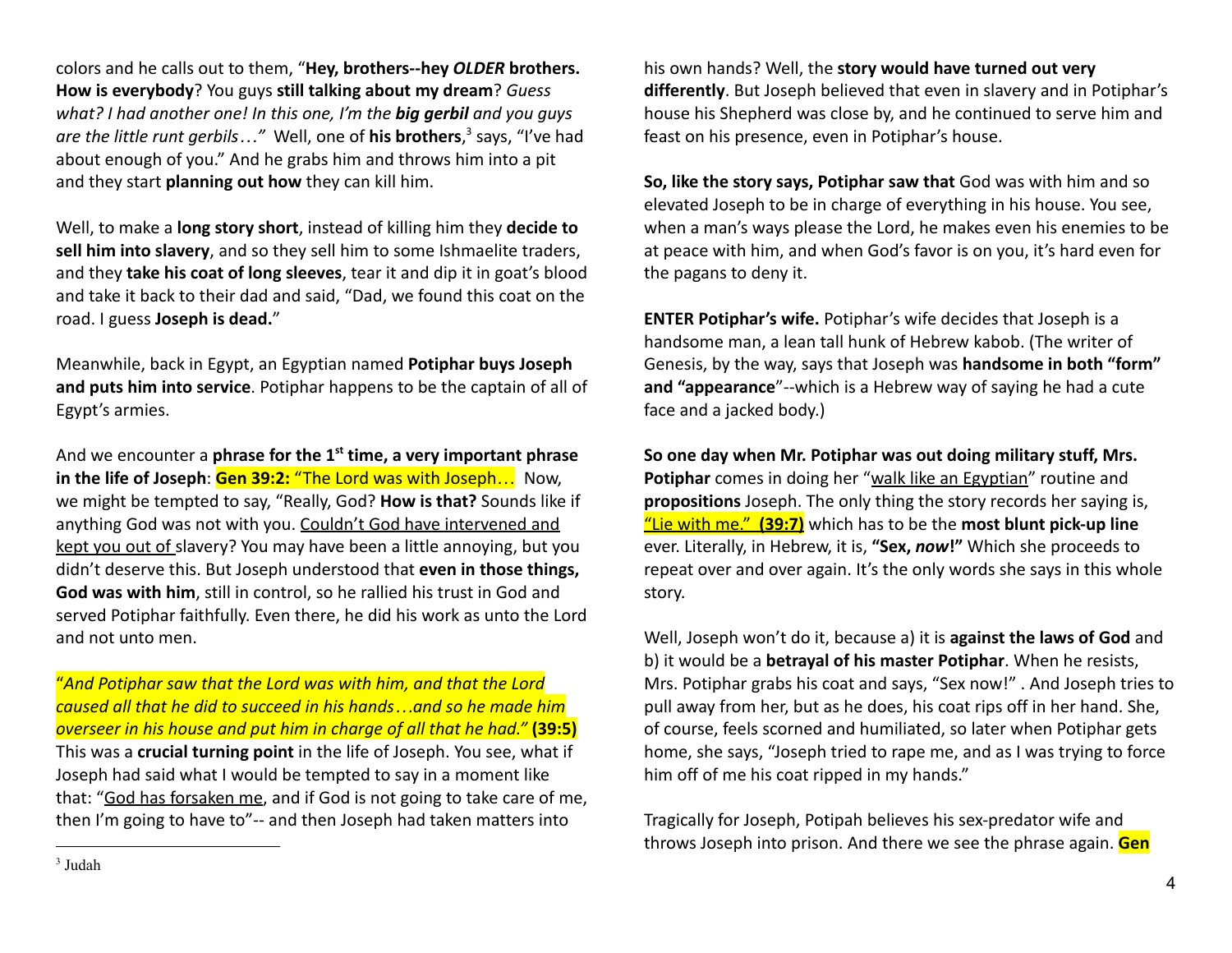**39:21,** "But the Lord was with Joseph and showed him steadfast love." Again, you're like, "Really?Joseph, you are the victim of sexual assault and in the end you get blamed instead of the predator? How could that happen and you still say, "God is *with* me?"

**But God was with him, and all his guidance in Joseph's life was according to the dictates of steadfast love, and Joseph knew that, and Joseph feasted on that whether in prison, the palace, or Potiphar's house**. This was Joseph's secret of success; what he held onto when everything else in life fell apart.

I pointed out last week that in Psalm 23, in the middle verse of the Psalm, David shifts his language from "he" to "you." He goes from 3rd person, *"The Lord is my Shepherd… he restores my soul,"* to "As I walk through the valley of the shadow of death, *YOU* are with me." He goes from talking about God to us to talking to God in front of us. Interestingly, in Hebrew, there are 27 words before the YOU in vs 4, and 27 words after. The word "You," (You are with me) is literally the middle word of the entire Psalm. That is a Hebrew poetry device showing that the focal point of this Psalm is God's saving presence with David! There comes a time when you are not spouting theology about God, just communing with him. That's what happens to David, and to Joseph.

**Gen 39:22,** "And God gave him favor with the keeper of the prison. And the keeper put Joseph in charge of all the other prisoners."**23** The keeper of the prison paid no attention to anything that was in Joseph's charge, because the Lord was with him. And **whatever he did, the Lord made it succeed***.*

Here is my big question for you: *How would your attitude in life change if you believed in all things that God was with you?* **Joseph is in prison**, and yet his **spirit still soars** because he believes God is with him. And wherever he is, even in the presence of his enemies, he feasts at the table of God's presence.

Well, after several years in prison, **a couple of PHARAOH'S COURT SERVANTS** get thrown in there with him: specifically, Pharaoh's **butler and his baker**. They both have dreams, and they **tell their dreams to Joseph,** and Joseph says to the BUTLER: **Your dream means that within 3 days you'll be out of here, restored to your place of honor.** And the baker is excited, "That sounds promising. What's my dream mean? And Joseph says, "Well, your dream means that within the week Pharaoh will hang you and the birds will pick away at your flesh and will eat your eyes out of their sockets as you hang in the sun." So, that was a downer.

**And sure enough, it all takes place**. The baker is executed, and the butler is released. And just as the butler is leaving, **Joseph says to him**, "Hey, remember me **when you get out of here**. I'm here unjustly." And the **butler says, "#neverforget**" but promptly forgets about Joseph the moment he's released. **And so Joseph languishes there in prison for 2 more years**. How long must those 2 years have felt to Joseph? I mean, can you imagine Joseph at this point?

But then, 2 years later, **Pharaoh has his own dream--**and it's a **weird one**: 7 fat cows come out of the Nile river followed by 7 skinny cows, and the 7 skinny cows eat the 7 fat cows, and then they turn to Pharaoh and say, *"EAT MORE CHICKEN."* No, I made that part up. The dream ends with the 7 skinny cows eating the 7 fat cows, and no one can figure out what the dream means. And then the butler is like, "*Oh yeah…*! I knew this guy in prison who could interpret dreams. I wonder if he's still alive." So they send for Joseph and Pharaoh says, "**Can you interpret this dream**?" And Joseph says, "**No. No man can** interpret dreams, but I **know a God in heaven** who can. And God gives to Joseph the interpretation, and Joseph says, "This **dream means that God** is about to send 7 years of abundance (the fat cows) followed by 7 years of famine (the lean cows). A wise person would use the 7 years of abundance to get prepared for the 7 years of famine."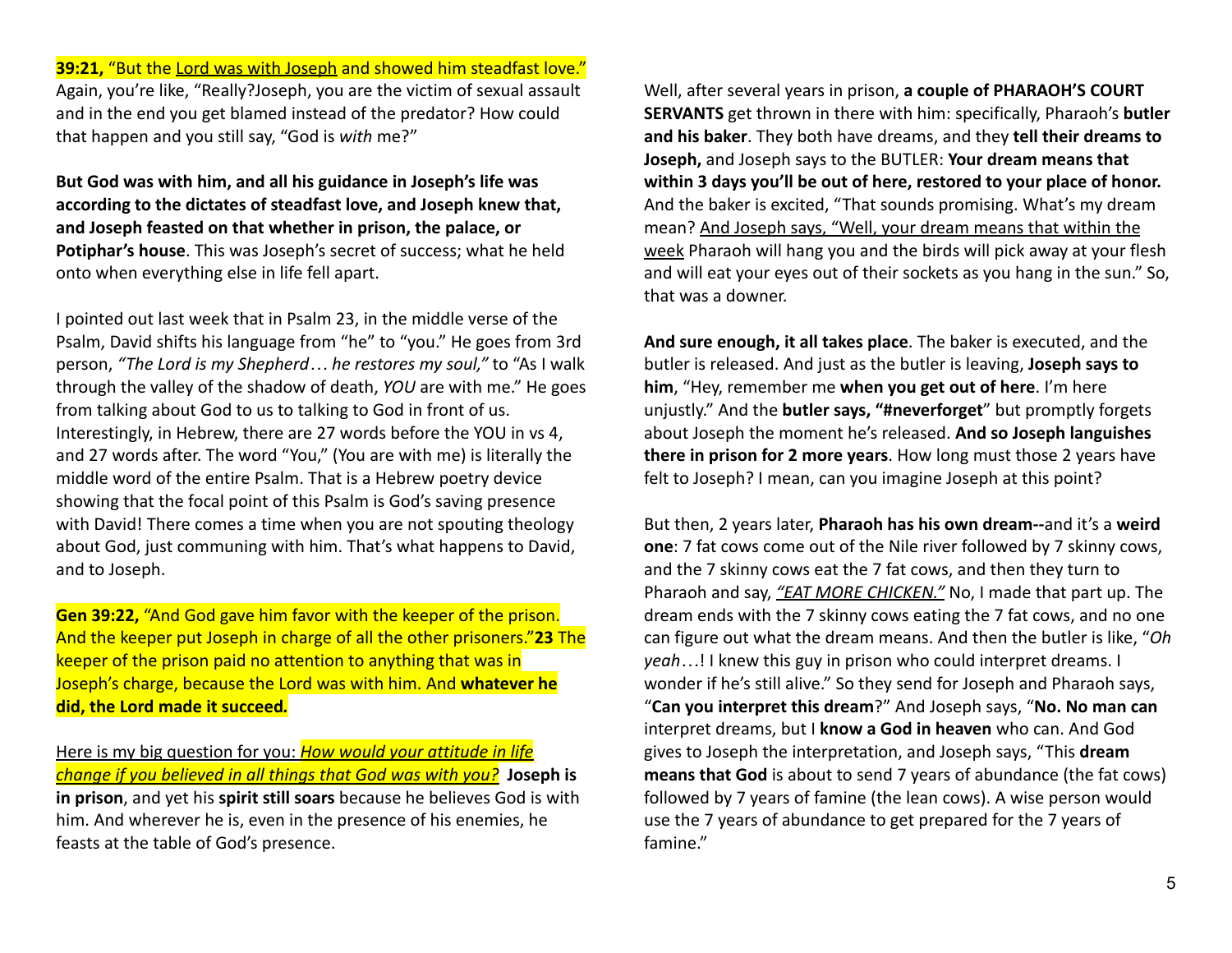**Pharaoh is really moved by this, and authorizes Joseph to get the land ready for the famine. Eventually Joseph gets promoted to be the** prime minister of Egypt. Joseph literally goes from being in prison to being **over everyone** in the kingdom except Pharaoh himself--**which would have included, btw, Potiphar and his wife,** which had to be an awkward reunion.

Now… **fast forward about 10 years.** The predicted famine has come and things have gotten really bad, and the **whole Middle East region is starving**, and the **only plac**e that has food is Egypt. So, Jacob sends his other sons, all of Joseph's brothers, down from Canaan to Egypt to buy food. Joseph **immediately recognizes** his brothers, but they don't recognize him (I guess because of the whole make-up, cobra-head headdress deal he wears). And, of course, they assume by now that he's dead.

**When Joseph sees them,** he's so overcome with emotion that he can **barely control himself.** Eventually, after putting them through **all these tests to see if they've changed**, he just can't stand it anymore, strips off his headdress and says to his brothers, **"It's me, Joseph!"**

**NOW… What kind of moment** was this for them? Do you think they were more "GLAD" or "SAD"? **They were terrified**. The runt brother they sold into slavery and lied about is now the 2nd most powerful man in the world.

But Joseph said, **45:5** Do not be distressed or angry with yourselves because you sold me here… **7** God sent me before you to preserve for you a remnant on earth, and to keep alive for you many survivors. **8** So it was not you who sent me here, but God.

**I ask again:** How would your outlook on life change if you believed that in everything God was "with you?"

For Joseph, he said: "My cup overflows." Forgiveness, overflowing from satisfaction with God and a complete confidence in his sovereign plan!

His brothers **return and get their father, Jacob**, and bring him to Joseph and, **after all these years, they are reunited**. They keep thinking Joseph is going to get revenge on them,

**Gen 50:18,** But Joseph said to them, "Do not fear, for am I in the place of God? **<sup>20</sup>**As for you, you meant evil against me, but God meant it for good, to bring it about that many peopleshould be kept alive, as they are today. <sup>21</sup> So do not fear; I will provide for you and your little ones." Thus he comforted them and spoke kindly to them.

**My cup overflows**. *All my life you have been faithful. All my life you have been so, so good. I have feasted at your table and dwelt in your house forever. You've been with me as much in the valley of the shadow of death as you were in the green pastures. You've poured so much goodness and mercy into my life that there's plenty in my cup to pour out on others, even on the unworthy.*

Somehow, in the midst of his completely chaotic life, Joseph grasped the faith of Psalm 23. If somehow you could have read Psalm 23 to Joseph when he was in the pit, or in the prison, and asked if he'd believed it, he might have said, "It certainly doesn't feel like 'goodness and mercy' are following me right now." But I know it's true. And in time, he would see it. And in the middle passage, in the awful time of waiting, he rested in the arms of the God of Psalm 23, whose goodness and mercy were with him all the days of his life, whether he could see it or not.

So, let's return to our thesis again: **God is always good, but the arc of God's goodness is longer than we typically think.**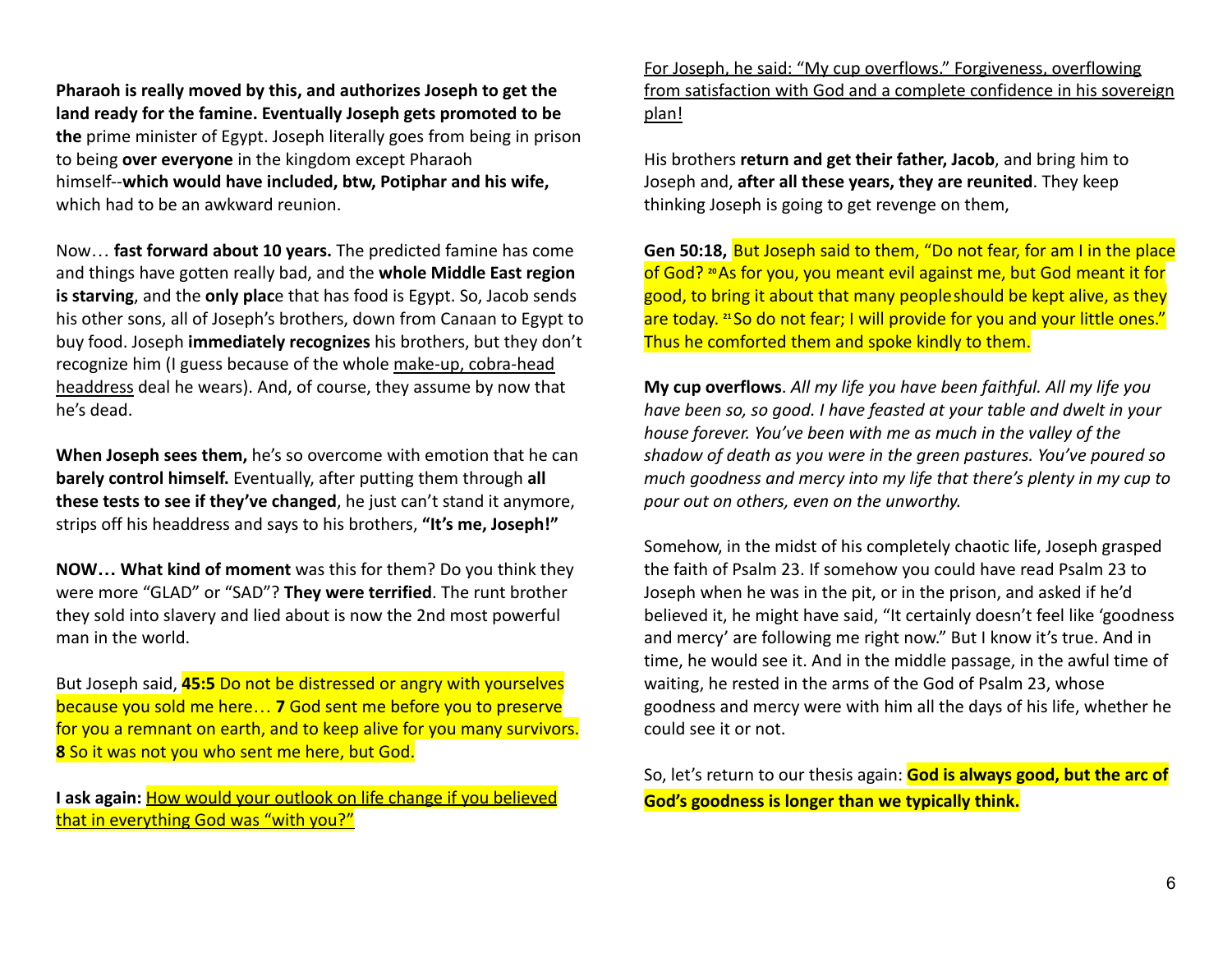**The point of Joseph's life is not**, "Hang on, no matter how bad today is, one day before you die, you'll be promoted to be the Prime Minister of Egypt." **No, Joseph's story is first and foremost given to us, like just about every story in the Old Testament, as a foreshadowing of Jesus.** Jesus said that the whole Old Testament was given to paint for us the patterns of the Messiah, to show us that "the Christ should suffer and rise from the dead, and that repentance for the forgiveness of sins should be proclaimed in his name to all nations."

Which means, Joseph's story ultimately gives us a glimpse of Jesus'. You see, one day, many years into the future, another son--a descendant--of Jacob, would walk the same path Joseph walked. He would be betrayed by his brothers; then lied about and falsely accused. Unlike Joseph, though, Jesus wasn't just sold into slavery; Jesus was put to death in it; but like Joseph, he would be raised from that pit to sit onto the highest throne of the land, where he would offer salvation to the nations of the world. And, like Joseph, instead of using that throne to exact vengeance on his betrayers, he would forgive and restore them, and, like Joseph, he would weep tears of joy when his brothers were reconciled to him. We see in Joseph's story a pattern that is repeated over and over throughout the Old Testament. God's righteous servant suffers and through that suffering offers salvation to the world.

So, Joseph's first and foremost about Jesus. But see, if you and I are in Jesus, then ultimately our stories are tied into his, and that means the same providence we see at work in Joseph's life and Jesus' life we can expect in ours also.

Joseph shows us what it looks like to exercise the faith of Psalm 23 in a time of waiting. Specifically, I think he demonstrates **5 ways Psalm** 23 teaches us to wait:

#### 1. Wait patiently

**I'll say it again: God is always good, but the arc of God's goodness is longer than we typically expect.** And sometimes, like Joseph, we don't see the resolution until far in the future. We're talking decades between when Joseph was betrayed and when he saw it all work out for good. Decades of, "God, this doesn't feel fair" and "God, what are you doing?" Sometimes you have to stick around to the very end to see that "goodness and mercy" really have been following you all the days of your life, and for many of us, we won't see it this side of the resurrection.

Think about how many Bible characters experienced this. *Joseph, David, Job.* Even *Jesus* and his disciples. Can you imagine how LONG those 3 days between Jesus' crucifixion and his resurrection felt like to his disciples? Those 3 days are the picture of where we are now. We wait between Jesus' humiliation and ultimate resurrection.

When the Duke of Wellington fought Napoleon at Waterloo, the fate of Europe hung in the balance, and everybody knew that. So everyone in England waited anxiously for the news of the battle. Of course, we're in a day with no advance communication--no cell phones or TV or telegrams. The quickest way news would get back to England would be by ship. And so, on the day of the battle, a large mass of people stood on the shore waiting on the news. Many were parents or loved ones of English soldiers fighting in the battle. Well, a ship came into view and began to signal by semaphore--where you flash the lights. It was a foggy day, however, and the message received on land was "Wellington defeated." And the people began to wail in despair, and weep, but after a few minutes, the fog cleared and they saw the rest of the message, "Wellington defeated *THE ENEMY.*" When Jesus died, the demons screamed out "victory," but when the fog lifted on that bright Sunday morning, we got the rest of the message. Jesus defeated… THE ENEMY. When your loved one dies, when you've been betrayed by the friend or the spouse or you are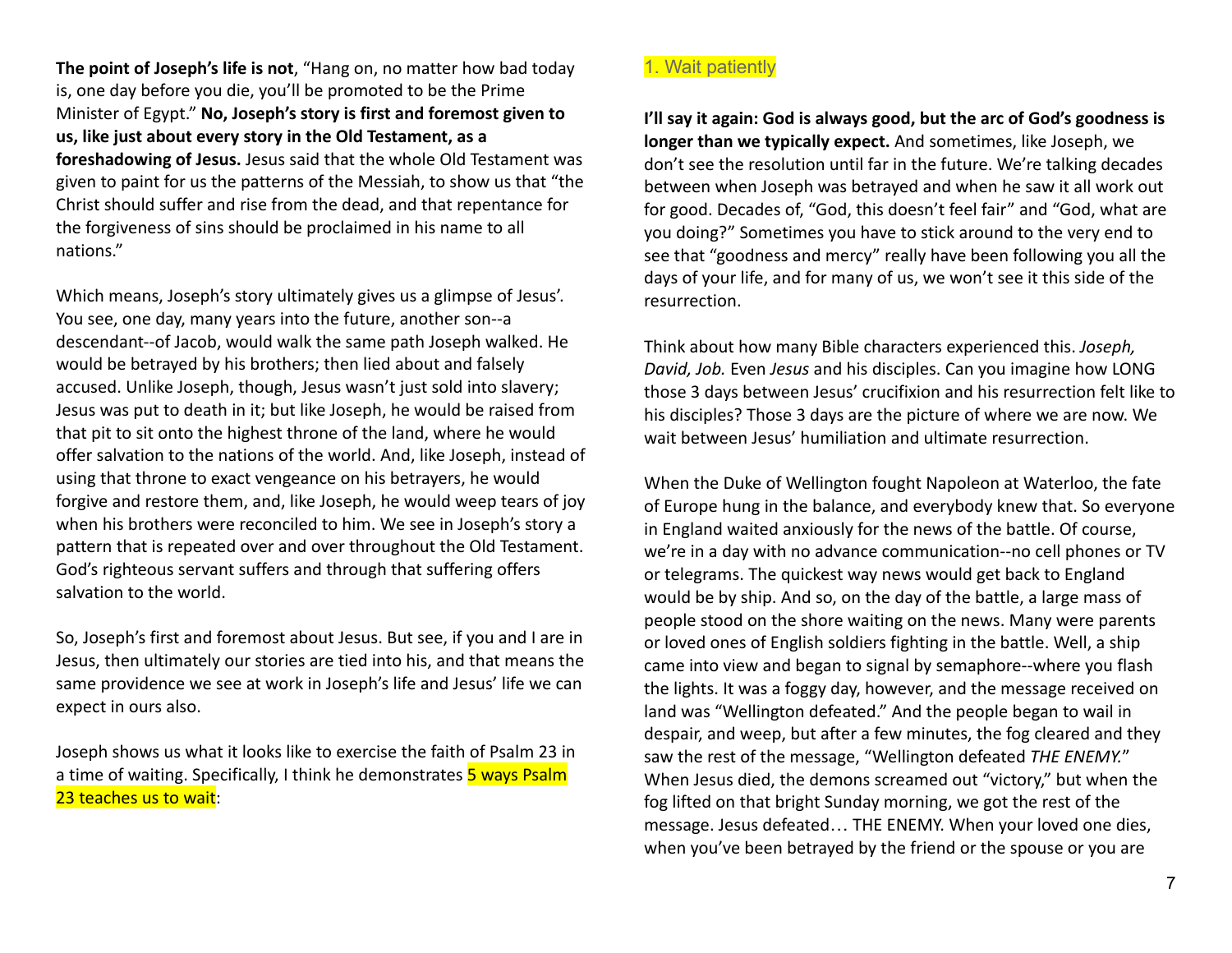languishing in prison like Joseph, the demons scream into your heart, "Jesus defeated…" But there is a day coming when the fog lifts and you see that NOT ONE THING was out of God's control and not one thing was wasted.

### **God is always good, but the arc of God's goodness is longer than we typically think. That's how it has always been.**

*Which leads to our second way that we should wait:*

### 2. Wait confidently

Think about all the things Joseph's story demonstrates God's sovereignty over: The jealousy of Joseph's brothers led to selling him into slavery. It just so happened that Joseph was bought by Potiphar which set him up to be held in a prison for royal prsioners, where he woudl meet the baker and butler. The butler's poor memory led to Joseph being right where they would know to find him when Pharaoh had his dream.

Even in what appeared just to be bad luck, God was exercising providence: Think about it: When Potiphar's wife grabbed Joseph's coat when he was trying to run away, why did the coat rip so easily? What if he had worn a nicer coat that day--the one that was double stitched and wouldn't have ripped so easily? Or what if he'd been one second faster in trying to avoid her grasp? Without the evidence, Potiphar may not have believed her, which means Joseph would never have gone to prison, and then never met the butler in prison which means he likely would never have met Pharaoh and wouldn't have been able to save Israel. In a way, Israel's whole salvation came down to one cheap piece of Egyptian fabric.

Scripture presents God as in control of everything: The wind, the rain, lightning, earthquakes, tsunamis, the flight of a sparrow, the blooming of a lily, the hairs on your head, good kings, wicked kings, every roll of

every dice, the outcome of battles, the placement of every one of the billions and billions and billions of stars, your thoughts, my thoughts, angels, demons, even Satan himself. All of it is under the providence of God.( This doesn't mean God is the one acting in those things, just that he is orchestrating all of them for the accomplishment of his purposes.)

**Now, I know what some of you might say, "Well, what about the ways I have messed up my own life?"** If you are surrendered to him, he uses even those things, providentially, as part of his good work in your life. I have to think that in that first bout in prison Joseph probably said to himself, "Why did I have to be so braggy about my dreams with my brothers? What if I'd been more humble? More discreet?" But Joseph came to the same realization that David did in Psalm 23. It's not just goodness that follows me, but mercy. Steadfast mercy, Joseph says. Mercy means that even when we mess up, God responds with **never-stopping, never giving up, unbreaking always and forever love. Which covers even our mistakes.**

**And so, we wait not only patiently, but confidently, too…**

### 3. Wait authentically

I just want to say: It's OK to tell God you're hurting and that you're upset--David did. The Psalms record some scorching laments and complaints. Job did--have you read the book of Job? Job spent the better part of his book kvetching about God. I would assume Joseph did--Scripture doesn't record any of his anger, but I'd bet if we could get our hands on Joseph's journals from his prison time, they'd be filled with some pretty salty things.

The point is: It's ok to be honest. These Bible writers were. Be authentic. But then from that place of anguish, call out to God in faith. But also,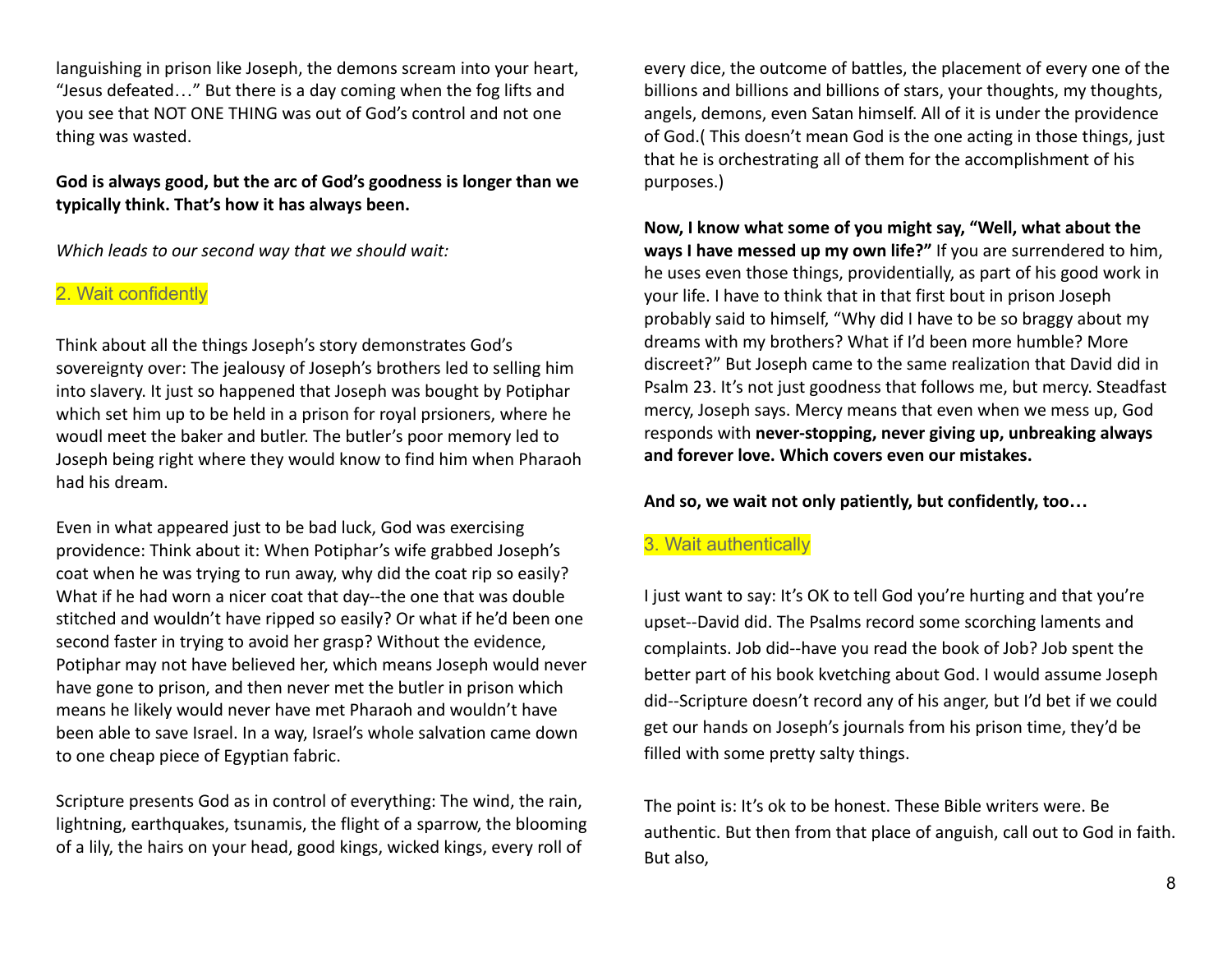### 4. Wait intimately

The theme running through Joseph and David's life is that even in the worst of times, they communed with God. They feasted upon God.

- David said, "In the presence of my enemies, you prepare a table before me."
- Joseph, in the prisons, learned to feast upon a God who was with him. While you're waiting, draw as near to God as you can. Don't run away from him. Run to him. Spend time in his Word. Journal your prayers.
- Isn't it amazing how often Joseph responded to the worst situations with peace, joy, confidence, integrity, trust, and even forgiveness? That's because in times of waiting he filled himself up with the presence of God, so when life squeezed him, God is what came out of him. **When you squeeze something,** what comes out of it is what is in it.

#### **SPONGE ILLUS.**

- Question: When you are going through a trial and you feel the pressure of life squeezing you from all sides, how much of God comes out?
- Or, to quote our friend Tony Evans, do you respond with **'cussing, fussing, complaining and blaming' 4 instead?**
- You want to know why those things come out at your moment of trial? Because that is what you feast on when you wait. You nurse disbelief and anger and self-pity in a time of trial, so that's what comes out of you when life squeezes you.
- If you want to respond like Joseph responded, you have to feast where Joseph feasted.

*Finally…*

5. Wait expectantly

I've told you that you may not get to see the culmination of goodness in your lifetime, and that is true. But, Joseph got to see glimpses of it. So did Job. A lot of believers get to see glimpses of God's good plan on earth.

A verse we love and sing here at TSC: **Psalm 27:13,** "I believe that I shall look upon the goodness of the LORD *in the land of the living*!" IOW, now, while I live now, before I get to heaven. In the land of the living. David said, "It's not just in the sweet by and by (in heaven) ) where I want to experience God's goodness, but *now.* I want to see it in my marriage, in the lives of my children, in this church, in my circle of friends, *NOW.* And while, by God's grace, I'll wait patiently--until eternity if that's what it takes--I don't want to give up yearning, expecting him to pour his goodness out now, in the land of the living where I can glorify God on earth and bless those whom I love. And you are right to expect that, and ask for it, because God is a good God who loves to bless people.

#### **(Kylie White)**

Some of you may not remember Kylie White. She was a member of our church for over a decade (in 2020 she moved to Atlanta). Well, in January of 2019, while she was a member here, she went in for a routine eye exam when she received completely unexpected and devastating news. She was going blind. She had noticed that her peripheral vision was getting a bit hazy and she was having some headaches, but she assumed it was nothing out of the ordinary that some glasses wouldn't fix. The doctor told her it was caused by a degenerative, incurable blindness that would slowly take her sight over 5 years.

She said it was ironic, she had just asked God to help her *trust in things not seen.* She felt like God had given her as her theme verse for the year, "We trust in the things that are not seen, the things that are eternal." She wrote in her journal: "*Help me to fix my eyes, thoughts, and affections not on the temporary, but on the*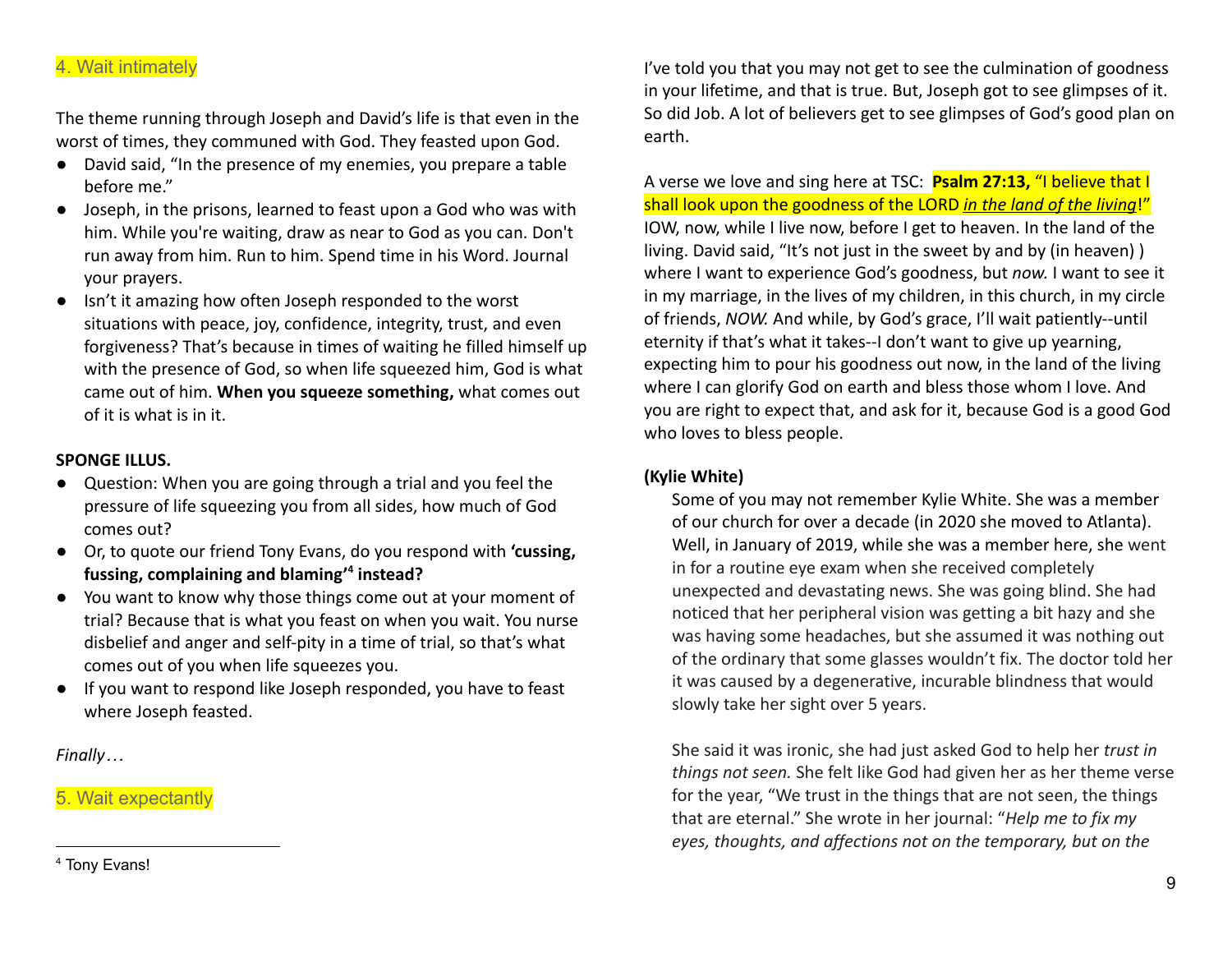*eternal. I want a faith that depends on you at every turn and eyes that are focused on you and you alone."*

She said she was not expecting God to answer her prayer that way. She was in her 30's and had four children, two biological and two adopted. If things went as the doctors said, she won't physically see them walk across the stage to receive their high school diplomas.

But listen to her words: "As I listened to the news of my diagnosis, I heard in my heart God speak over me truth: 'So we do not focus on what is seen, but on what is unseen. I was reminded of Jesus' words to his disciples when *they* came across a blind man: This has come to pass so that the work of God could be displayed.

At the end of 2019 she wrote, "God has shown me more of him in the midst of this suffering than he has in all the years before.As painful as it has been, I'm learning what it means that my spiritual sight is far more valuable than my physical sight.

I do not bank my hope on any healing for my coming blindness, as there is none. I bank my hope on the suffering Savior, Jesus Christ, who is far more precious than sight, or my ability to drive, or to see my four children's faces. These things are inconsequential in light of eternity.

Shortly after my diagnosis, I was praying when I saw a vision in my mind. Jesus was leading me, blindfolded, in the midst of the most beautiful landscape I've ever seen. Once I got to an overlook, Jesus took my blindfold off. In that moment, I realized God was showing me I can trust my good Father even with a blindfold in his hands. I can give up my sight for a short time here on earth because I trust my Father knows what's best for me, always working for my good and for his glory. Because what is seen is temporary and what is unseen is eternal. "

**I shared that story with you at the end of 2019 as an example of amazing faith in suffering, and even included it in my book,** *What Are You Going to Do With Your Life?*

What I haven't shared with you is what happened next, after she moved to ATL. Her sight continued to fade. She said it was like a tunnel whose walls got closer and closer, slowly closing a door on her sight. She said for a while she prayed for healing, but eventually gave up--she said that continuing to ask just set her up for disappointment. But then at a prayer meeting one night, a friend speaking (I believe) with the gift of prophecy, said, "You don't get to be an overcomer without having obstacles… I think God has put this on my spirit for you: "If you ask for healing and the answer is no or not now, then God will use the disappointment to cultivate greater love and trust in you. But (and this was the key part), *"Don't limit him because you are afraid of disappointment, he can handle your disappointment."* This friend then put her hands on her face and said, "Your view of God is like this (small tunnel, which was about all Kylie could physically see at the point). But God is like this. Don't limit him."

She said, I heard what I believed was God say so clearly in my spirit, "Let it go. Open your hands, ask me." Each time I read another miracle of Jesus, it was as if I would hear God say, "Just ask me, you are my beloved daughter, you can ask. But each time I came up with 3 reasons why I couldn't or fear and misunderstanding would keep me from truly asking. And one afternoon, I asked as plainly and confidently as I could, 'God heal me. I believe you can and I am your daughter asking her Father for something you've told me to ask you. I don't understand it and I don't have to, but I trust you and I know you're able. Jesus, heal my eyes.'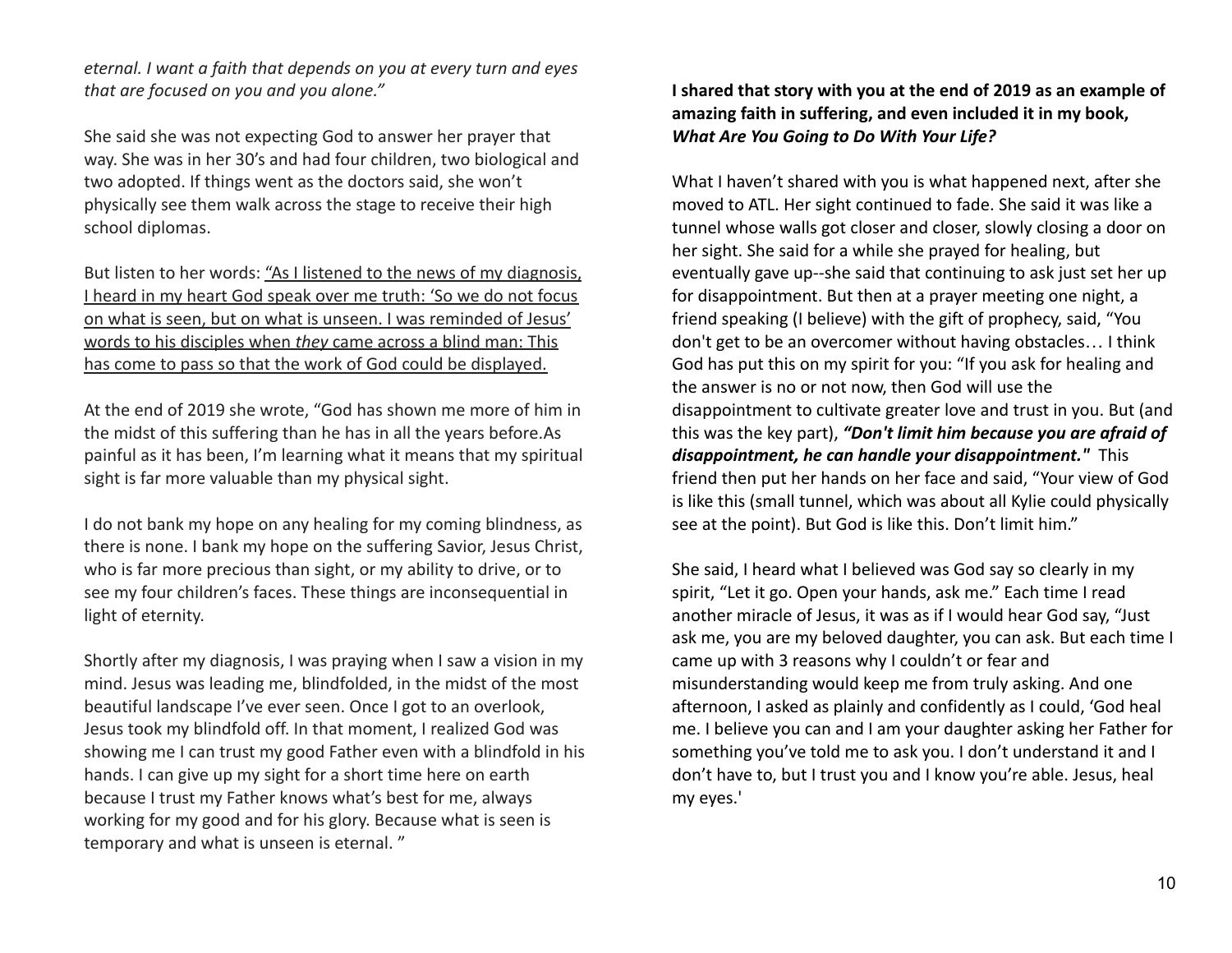A month later I went back to the Duke Eye Clinic where they did their litany of tests. My doctor came back in and, with disbelief and genuine bewilderment on his face, told me that all signs of the disease were gone. "He sat there stuttering, explaining that my disease gradually thins the retinal cell wall but that walls of my retinal cell had thickened since January. They were back to beyond their original thickness. He just said, "I can't understand it." I explained to him that Jesus had done this, and he responded "Well, that's an intangible I can't measure. Not at Duke."

Kyle writes: "Isn't this our God? Bigger than we think? More powerful than we know? He is still in the healing and resurrection business. Our prayers are so often too small, our vision of who he is so limited, our faith too shaky to ask or risk or trust. He has used that imagery so many times with me over the last months, my hands near my cheeks saying "this is all I can see" and he puts his hands on mine and says I know, and pushes them back, "but I am way out here." I have limited faith, limited prayers, limited perspective, limited understanding, but he is limitless. He wants to blow our minds with how good he is, we just have to have eyes to see it, hearts to ask for it, and a faith to believe for it.<sup>5</sup>

### **MUSIC**

Y'all, I love that story for so many reasons. In trial, God gives us a new kind of sight. And one day, he restores everything. It may or may not be in this lifetime. Lots of people's don't get to see the fulfillment in their lifetime--the majority even. But we are right to hope for it (Ps 27:13).

In the meantime, I want you to know, like Kylie experienced, God is always good. And even if the arc of his goodness is longer than we typically expect, we can be sure he is pursuing it. *Even when I can't see it, you're working; even when I can't feel it, you're working. You never stop, you never stop working. And not one thing--not one single thing--is wasted. All of it has meaning*.

Let me close with the words of John Piper: *Not only is all your affliction momentary, not only is all your affliction light in comparison to eternity and the glory there. But all of it is totally meaningful. Every millisecond of your pain, from the fallen nature or fallen man, every millisecond of your misery in the path of obedience is producing a peculiar glory you will get because of that.*

*I don't care if it was cancer or criticism. I don't care if it was slander or sickness. It wasn't meaningless. It's doing something! It's not meaningless. Of course you can't see what it's doing. Don't look to what is seen.*

*When your mom dies, when your kid dies, when you've got cancer at 40, when a car careens into the sidewalk and takes her out, don't say, "That's meaningless!" It's not. It's working for you an eternal weight of glory.*

*Therefore, therefore, do not lose heart. But take these truths and day by day focus on them. Preach them to yourself every morning. Get alone with God and preach his word into your mind until your heart sings with confidence that you are new and cared for.*

And so we sing, "And Lord haste the day when MY faith shall be sight…" I want breakthroughs now. But if not, I'm content--I know *the Lord is my Shepherd,* I have no needs, and I can feast on his presence

<sup>5</sup> <http://onalightstand.blogspot.com/?m=1>

See last two post in August: "Invitations " and "the Gift" [https://app.frame.io/presentations/146f8032-8348-4a2f-b4f1-a31c20](https://app.frame.io/presentations/146f8032-8348-4a2f-b4f1-a31c2063d0ec) [63d0ec](https://app.frame.io/presentations/146f8032-8348-4a2f-b4f1-a31c2063d0ec)